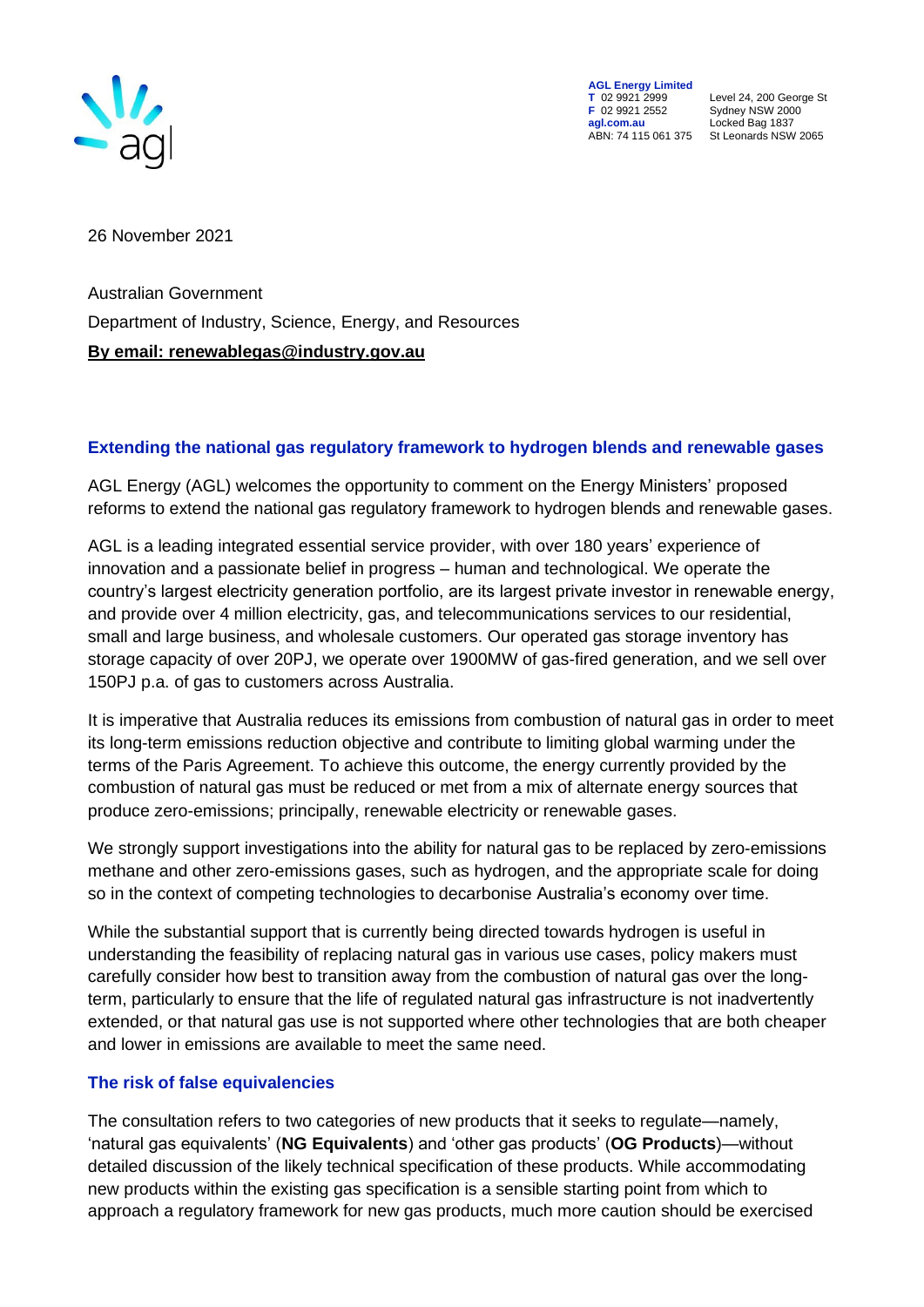

when describing new gas products as NG Equivalents, even where those new gas products contain constituent products at low concentrations.

Natural gas as currently produced, transported, and used by consumers, is a relatively homogenous product that is bound by strict technical specifications<sup>1</sup>. While natural gas varies in its composition, the fundamental properties of natural gas for use in Australia are well-established, closely monitored, and maintained to a very tight specification to prevent risks to public safety by the supply of off-specification gas, and further risks to public safety associated with curtailment of the injection, subsequent system disruption, and re-lights in gas consumer premises.

Hydrogen (H<sub>2</sub>), however, has significantly different physical properties to natural gas. Most notably, the heating value and density of hydrogen is materially different from methane (CH<sub>4</sub>), the principal constituent gas (~90-95%) of most natural gas blends. Biomethane and synthetic methane, however, do not have differing physical properties as they are chemically identical to 'natural' methane used in natural gas.

Hydrogen also has very different chemical properties to constituent gases in natural gas blends, which has implications for reactivity with metals and other substances that natural gas interacts with throughout the supply chain, as well as for end-use purposes.

| Property <sup>2</sup>                     | Methane $(CH_4)$ | <b>Natural Gas (NG)</b> | Hydrogen $(H2)$ |                        |
|-------------------------------------------|------------------|-------------------------|-----------------|------------------------|
| Molecular weight (kg/kmol)                | 16.043           | 17.919                  | 2.016           | $(11\% \text{ of NG})$ |
| Density $(g/m3)$                          | 668              | 802                     | 81              | $(10\% \text{ of NG})$ |
| Higher heating value (MJ/m <sup>3</sup> ) | 39.8             | 38.8                    | 10.8            | (28% of NG)            |
| Wobbe Index (MJ/m <sup>3</sup> )          | 53.5             | 54.4                    | 46.4            | (85% of NG)            |

As can be seen from the table below, many of the properties of hydrogen are markedly different from natural gas and its main component, methane.

The impact of these differences is likely to be material at scale, especially when considering the ambitious hydrogen targets currently being considered in Australia. To use a concrete example, a natural gas blend, while suitable for combustion in an end-use appliance, is likely to have a different heating value as a result of the differing densities and heating value of constituent gases.

In a practical sense, this has implications for the regulation of non-natural gas products, as much of the current regulatory framework for natural gas is derived from calculations that consider either the volume or the energy (i.e. the calorific value) of gas. For example, the difference between hydrogen and natural gas is such that it takes approximately 3.3 cubic meters of hydrogen to

<sup>1</sup> For example, see AEMO gas quality limits under the National Gas Rule[s https://www.aemo.com.au/-](https://www.aemo.com.au/-/media/Files/Gas/DWGM/2017/Gas-Quality-Guidelines-Version-10.pdf)

[<sup>/</sup>media/Files/Gas/DWGM/2017/Gas-Quality-Guidelines-Version-10.pdf](https://www.aemo.com.au/-/media/Files/Gas/DWGM/2017/Gas-Quality-Guidelines-Version-10.pdf) and also AS 4564-2011, *Gas Safety (Gas Quality) Regulations 2007* (Vic), AEMO's Gas Quality Standard and Monitoring Guidelines, etc.

<sup>&</sup>lt;sup>2</sup> Table adapted from Quintino, Nascimento, & Fernandes, 'Aspects of Hydrogen and Biomethane Introduction in Natural [Gas Infrastructure and Equipment',](https://www.mdpi.com/2673-4141/2/3/16) *Hydrogen* 2021 2(3) 301-318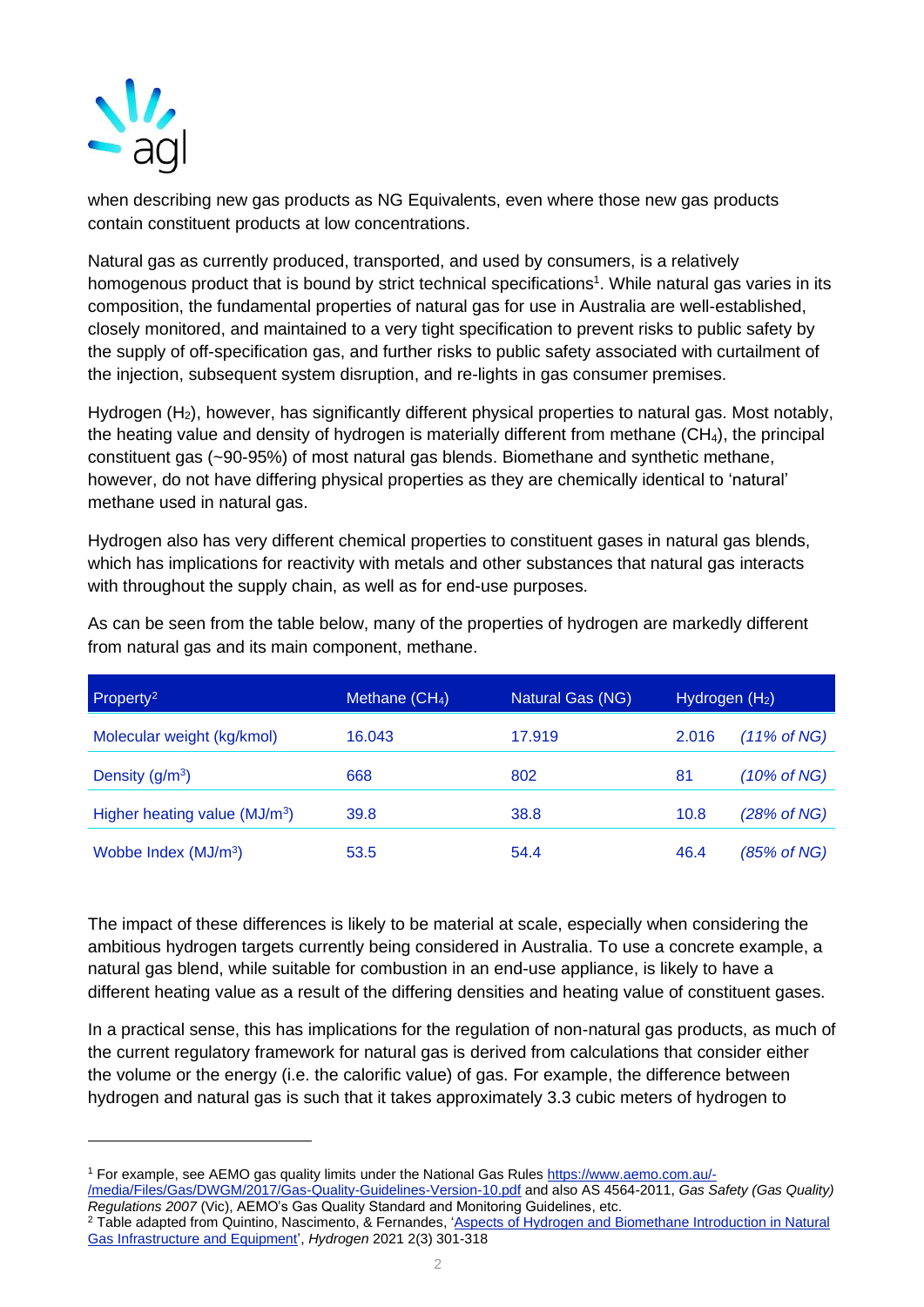

match the energy of one cubic meter of natural gas, so a 10% hydrogen blend would equate to a 25% increase in gas volume for the same energy.

This may have a material impact when measuring wholesale volumes of gas as well as billing for end use customers. In the absence of any adjustments, hydrogen blends will provide less energy for consumers at the same volume, leading to an increase in costs for participants that purchase gas on a volumetric basis (i.e. most customers).

### **Ensuring accurate measurement of the energy value of new products**

The proposed approach to apply current natural gas regulation to NG Equivalents simply because such blends can be consumed by the majority of end use appliances ignores the fundamental differences between natural gas and these emerging products and blends. While the existing regulatory framework will provide a reasonable basis for regulation of NG Equivalents, corresponding adjustments across a range of regulations will need to be made to ensure that the attributes of gas at various points in the supply chain are measured accurately.

The broad definition of an NG Equivalent should not be derived simply from the ability to be consumed by existing natural gas appliances; any new product must be able to be measured with a greater degree of certainty at various points in the natural gas system, with regulation that clearly sets out the rights and liabilities in terms of accurately measuring and billing for the correct volume and/or calorific value of the energy transported and supplied. This should extend to all parties including producers, shippers, retailers, users, and the market operator.

Even at initial low levels, these principles should be clarified for certainty as concentrations may increase in following years, increasing the scale and scope of the problem.

**Recommendation 1:** Consider more closely the current natural gas specification and the appropriate technical bounds for NG Equivalents, particularly with respect to volume and energy density, including responsibility for measuring and reporting on gas specification at various points in the network.

**Recommendation 2:** Where changes to gas specification result in increased costs for end users or market participants, consider how to appropriately quantify these costs (i.e. through effective metering or other calculations), and how customers or participants will be able to recover those costs through the regulatory framework.

#### **Challenges even at low levels of hydrogen concentrations**

Much debate has occurred over the ability of the current gas network (including pipeline infrastructure and also end-use appliances) to accommodate new products, and in particular the level of hydrogen that can be injected into the network before technical challenges arise.<sup>3</sup>

The federal government's *National Hydrogen Strategy* suggested that preliminary technical and regulatory investigations did not find any significant implications for gas quality or safety from blending up to 10% hydrogen by volume in gas distribution networks, where the gas mixture is

<sup>&</sup>lt;sup>3</sup> For a comprehensive discussion of these issues see: Quintino, Nascimento, & Fernandes, 'Aspects of Hydrogen and [Biomethane Introduction in Natural Gas Infrastructure and Equipment',](https://www.mdpi.com/2673-4141/2/3/16) *Hydrogen* 2021 2(3) 301-318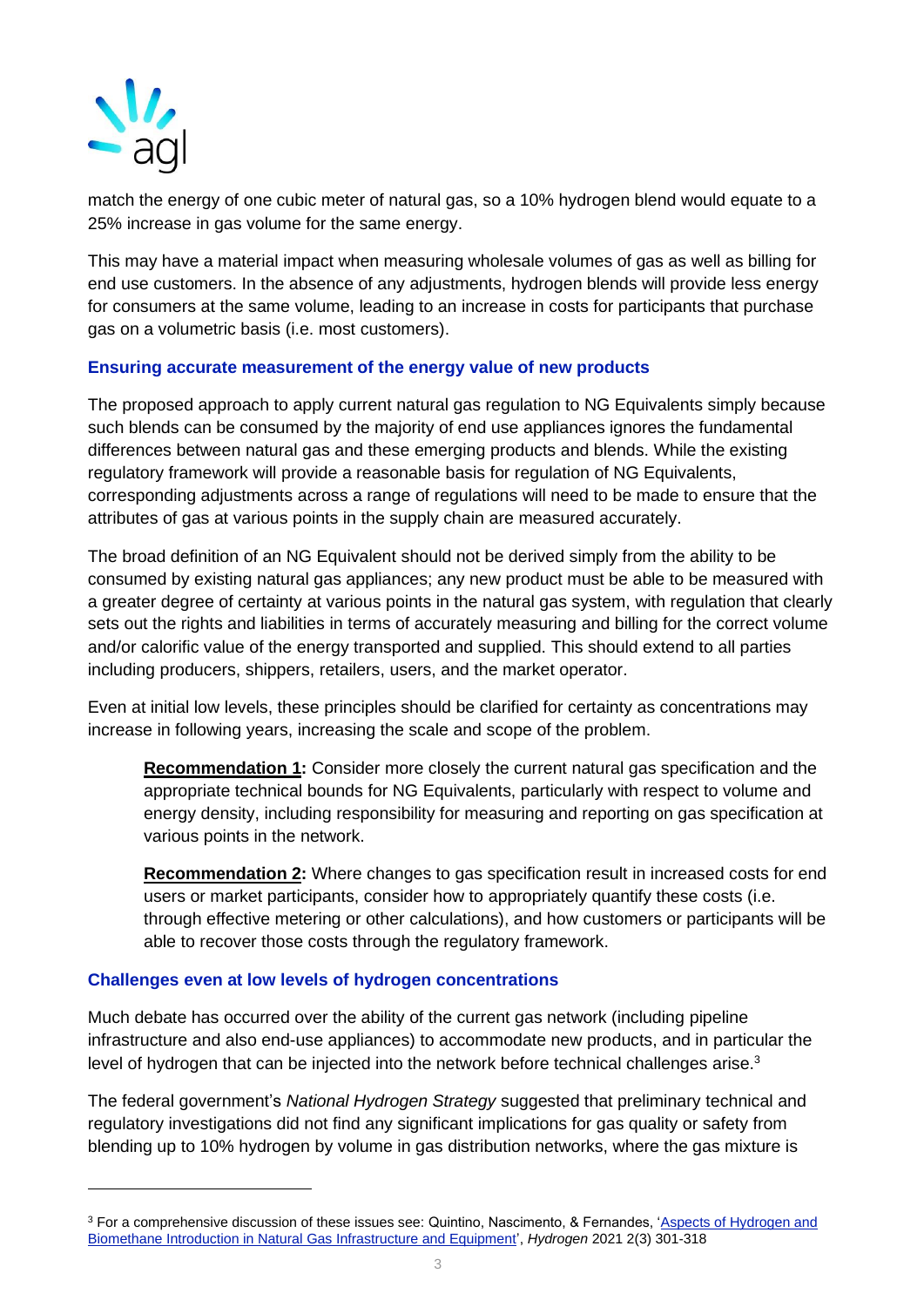

homogenous throughout the network. The current consultation appears to have broadly adopted this claim in its approach to regulate NG Equivalents with concentrations up to 10% hydrogen.

More specifically, however, the technical report to support the initial claim in the *National Hydrogen Strategy* "found that addition of up to 10% hydrogen by volume in the natural gas distribution networks has no significant impacts for the applicable Australian standards, but that a review of Australian standards applicable to downstream installations and appliances should also be completed to enable upscale of hydrogen injection into the gas distribution networks." <sup>4</sup> The report also identified a range of various standards, including safety standards, that would need to be investigated to ensure blends approaching 10% hydrogen would be fit for end use purposes.

Despite these recommendations for further review, the overall safety and suitability of hydrogen blends approaching a 10% level for all end uses in Australia has still not been comprehensively investigated.

While recent evidence suggests that most Type A appliances<sup>5</sup> can operate safely even beyond homogenous 10% hydrogen blends, the impact on Type B appliances (i.e., various large commercial and industrial appliances) is far less certain, with the limit of hydrogen concentration that can be managed by some specific appliances being much lower than 10%.

For example, gas engines and compressed natural gas (CNG) infrastructure are only likely to be able to accommodate up to 2% hydrogen in a natural gas blend.<sup>6</sup> This includes some gas-powered generation currently connected to the National Electricity Market (NEM), as well as critical gas storage facilities that support Australia's gas market such as AGL's Newcastle Gas Storage Facility in New South Wales. These facilities would likely not be able to operate at >2% hydrogen concentrations without additional costs to augment infrastructure.

Furthermore, discussions surrounding concentration limits generally refers to a *homogenous* gas blend, which is unlikely to be the case given the current ad hoc regime of various injections across the network not in accordance with any prescribed standard or blending protocol. The result of current practices is that the gas network may have localised concentrations of hydrogen or other constituent gases that are much higher than if the hydrogen was injected under a fixed blending protocol.

For the purposes of the current consultation, the regulatory framework should more closely consider the impact of injecting various constituent gases in the gas network that differ from current natural gas specification, and the impact this may have on various appliances and infrastructure. Due care should be given to the impact of low-level concentrations on Type B gas appliances and particularly sensitive assets, such as gas storage facilities and gas engines, both at large and small scale.

<sup>4</sup> GPA Engineering, (2019) [Hydrogen in the Gas Distribution Network](https://www.industry.gov.au/sites/default/files/2021-09/nhs-hydrogen-in-the-gas-distribution-networks-report-2019.pdf)

<sup>5</sup> Domestic and light commercial appliances are classified as Type A appliances. These include cookers, space heaters, central heaters, water heaters, catering equipment and leisure appliances, which are covered under the AS/NZS 5263 – Gas appliances series of standards, AS 4563 – Commercial catering gas equipment, and AS 3645:2017 – Essential Safety Requirements for Gas Equipment

<sup>6</sup> GPA Engineering, (2019) [Hydrogen in the Gas Distribution Network](https://www.industry.gov.au/sites/default/files/2021-09/nhs-hydrogen-in-the-gas-distribution-networks-report-2019.pdf)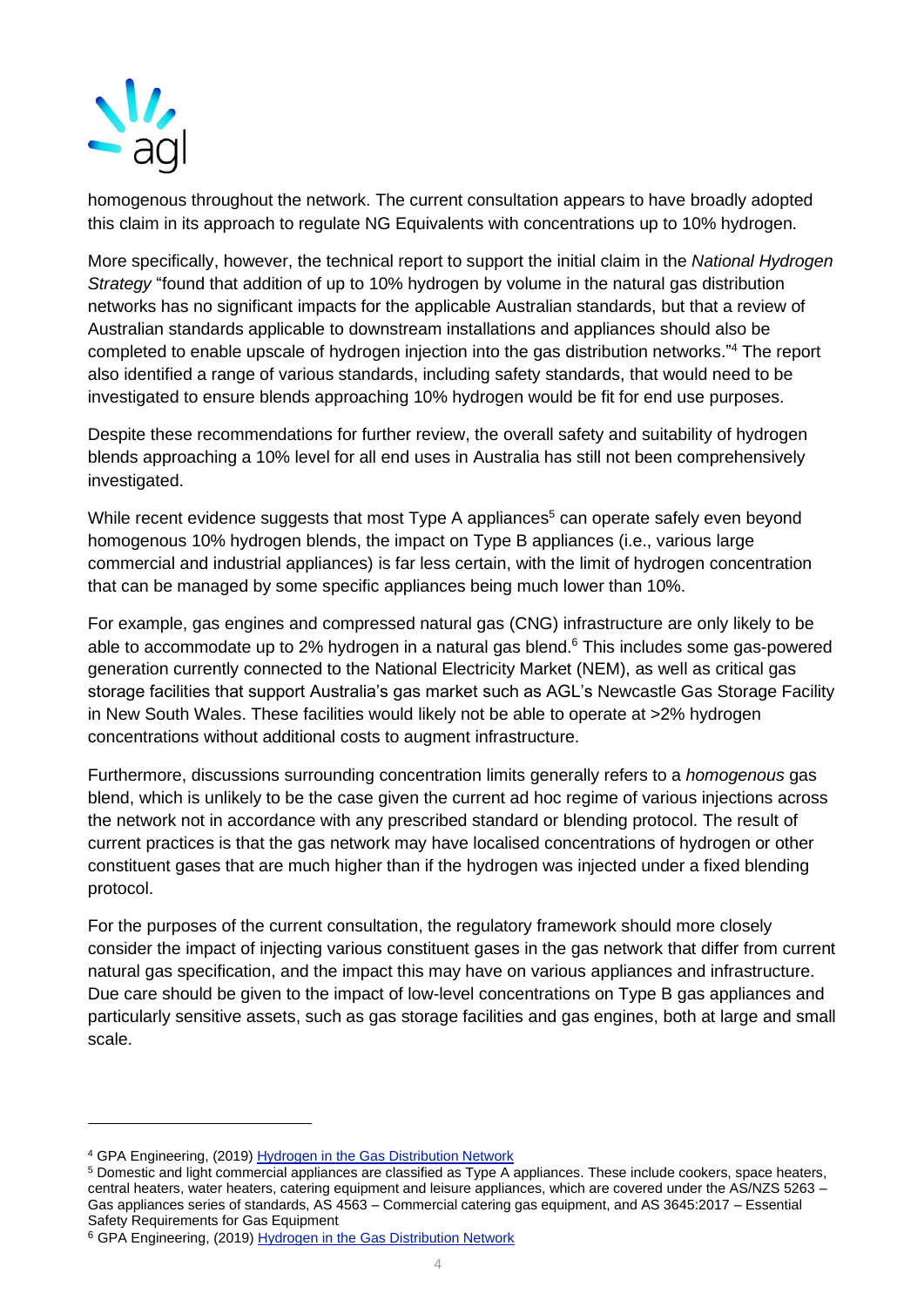

Where the resulting impact is likely to impose a cost on an end-user or market participant, the regulatory framework must clarify responsibilities as to covering the cost of regulated infrastructure (i.e. pipelines, gas meters and other measuring equipment, and other gas infrastructure), and the obligation to replace or augment gas infrastructure and appliances to accommodate these blends in a way that maintains public safety.

Currently, responsibility for various issues caused by off-specification gas is unclear. The present consultation is an opportunity to review regulatory responsibilities for the specification, measurement, and delivery of gas that meets end-use needs safely and efficiently.

For the avoidance of doubt, concerns with low levels of hydrogen concentrations in Type B appliances and other sensitive appliances is no reason to prevent trials or delay injections and feasibility studies into hydrogen. It is likely that the most efficient system-wide solution to problems caused by low-level concentrations of hydrogen is likely to be retrofitting appliances, even if the policy decision is that such costs must be borne by end-users.

The key point is that information regarding the specification of low-level blends (even during trials) must be transparent and available, so that hydrogen concentrations and broader gas specification now and into the future can be known to end users. This will lead to greater clarity surrounding responsibilities and liabilities (both regulated and contractual) regarding appliance replacement or retrofitting as a result of hydrogen injection.

**Recommendation 3:** Consider the impact of low levels of hydrogen concentrations especially on Type B gas appliances and how the requirement to augment affected infrastructure should be regulated, including cost recovery for affected participants.

**Recommendation 4:** Implement a more transparent process for the injection of gases in the existing gas network to support a more homogenous blend that is less likely to affect existing infrastructure and appliances.

While the staged approach to regulate NG Equivalents prior to OG Products may go some way to addressing these concerns, issues arising from the different physical and chemical properties of hydrogen and other gases in the gas network may arise at much lower concentrations than are currently forecast by the consultation.

These issues should be considered by the regulatory framework, or otherwise the regulatory framework to support the injection of hydrogen and other gases should be delayed by such time as the issues affected downstream infrastructure are better understood. These issues should be covered by the regulatory framework, or otherwise the regulatory framework to support the injection of hydrogen and other gases should be delayed by such time as the issues affected downstream infrastructure are better understood.

Indeed, we consider there is merit in allowing existing projects to continue in a 'regulatory sandbox' approach, where regulatory issues can be understood in further detail, prior to concentrations of hydrogen increasing to levels that begin to cause material impacts for customers and market participants.

A similar approach was taken in the electricity sector, with the appropriate regulatory treatment for Virtual Power Plants (VPP) only requiring consultation and formal adoption in relevant electricity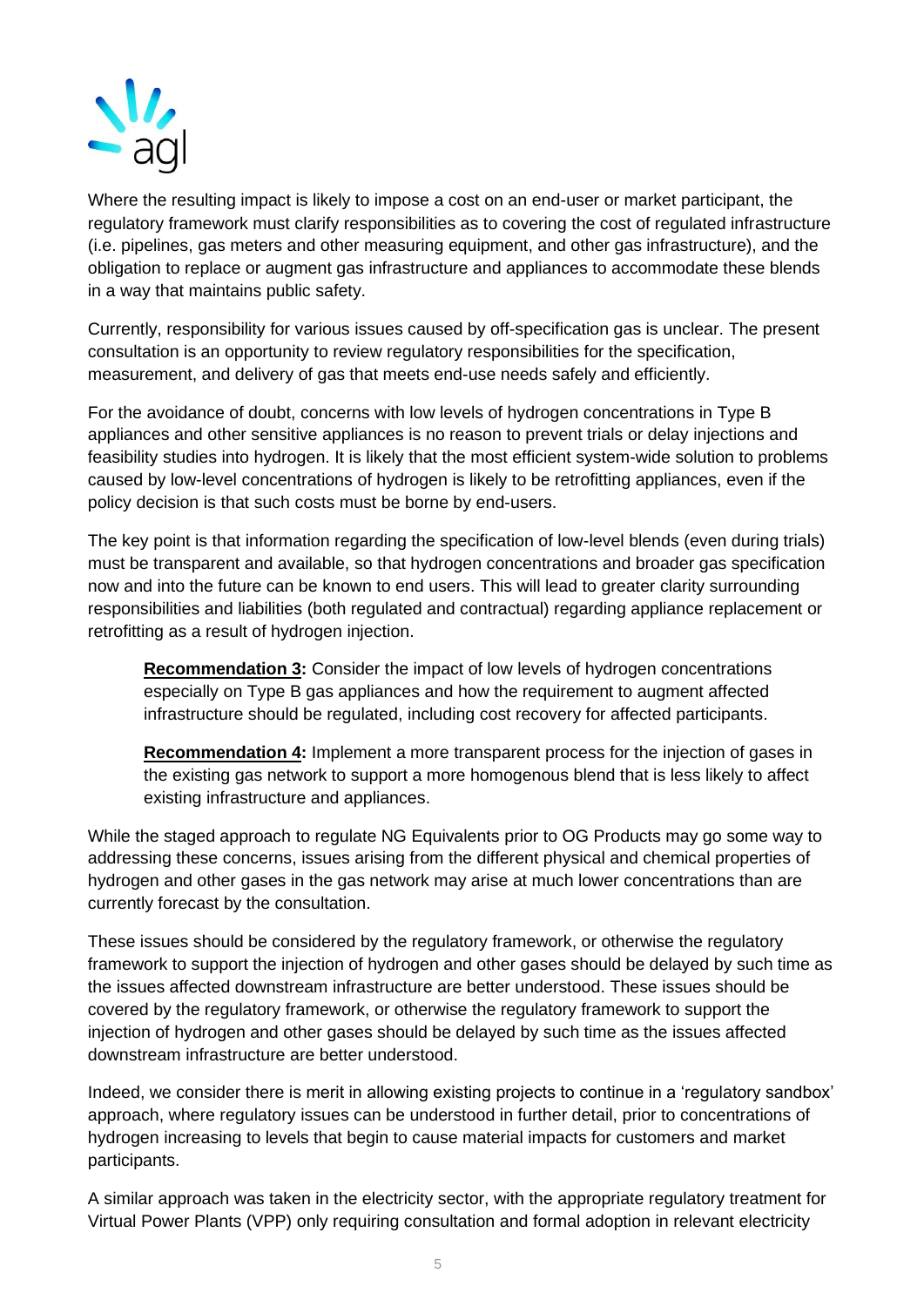

regulation after a number of VPP trials to understand their success. Not only did this help define the scope of required regulatory changes, it enabled small to medium scale entrants to participate in trials without major entry costs that may otherwise be prohibitive under national gas legislation.

Further responses to the detailed questions raised in the paper are attached below.

If you have any queries about this submission, please contact Aleks Smits, Senior Manager Policy, asmits@agl.com.au, or Chris Streets, Senior Manager Wholesale Markets Regulation, cstreets@agl.com.au.

Yours sincerely,

### **Elizabeth Molyneux**

General Manager Policy & Markets Regulation

AGL Energy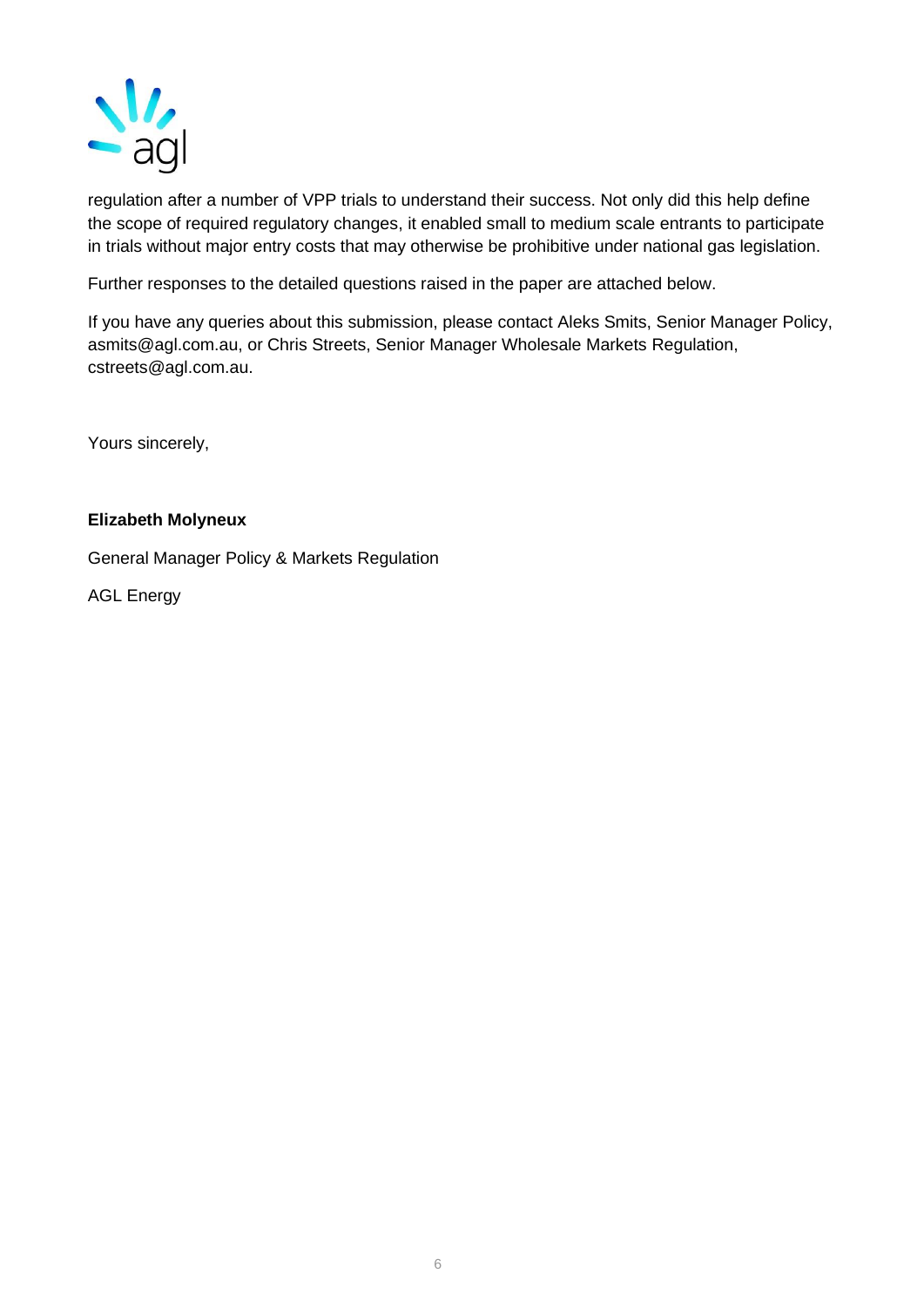# **Attachment 1: Officials' Consultation Paper – Stakeholder feedback template**

## **Submission from AGL Energy**

## **Chapter 4: Extending the NGL and NERL to natural gas equivalents**

| No. | Questions                                                                                                                                                                                                                                                                           | Feedback                                                                                                                                                                                                                                                                                                                                                                                                                                                                                                                                                                                                                                                                                                                                                                                                                                                                                                                                                                                    |  |
|-----|-------------------------------------------------------------------------------------------------------------------------------------------------------------------------------------------------------------------------------------------------------------------------------------|---------------------------------------------------------------------------------------------------------------------------------------------------------------------------------------------------------------------------------------------------------------------------------------------------------------------------------------------------------------------------------------------------------------------------------------------------------------------------------------------------------------------------------------------------------------------------------------------------------------------------------------------------------------------------------------------------------------------------------------------------------------------------------------------------------------------------------------------------------------------------------------------------------------------------------------------------------------------------------------------|--|
|     |                                                                                                                                                                                                                                                                                     | Section 4.3: Potential approach to extending the NGL                                                                                                                                                                                                                                                                                                                                                                                                                                                                                                                                                                                                                                                                                                                                                                                                                                                                                                                                        |  |
|     | Section 4.2.1: Extension to NG equivalents and related facilities and activities                                                                                                                                                                                                    |                                                                                                                                                                                                                                                                                                                                                                                                                                                                                                                                                                                                                                                                                                                                                                                                                                                                                                                                                                                             |  |
|     | What are your views on the potential approach to extending<br>the application of the NGL to NG equivalents and related<br>facilities and activities? Are there any other approaches that<br>you think would better achieve the objectives of Energy<br>Ministers (see section E.3)? | As elaborated on in our cover letter, the designation of hydrogen blends up to 10% as NG equivalents is<br>misleading, noting that hydrogen blends quickly diverge from current gas specification even at low levels<br>of concentrations (especially regarding volume and heating value). A better approach would be to broadly<br>consider appropriate current and/or future gas specifications that are inclusive of low level hydrogen<br>blends, and ensure that gas specification is appropriately measured throughout the network to meet<br>these defined specifications. In our view, accurate metering of hydrogen injection and concentration<br>levels is likely to be a no-regrets step towards the future needs of the network, and can ensure that<br>minimum changes are required to the existing gas regulatory framework. Concentrations could also be<br>increased over time in a predicable way to allow for efficient retrofitting and building of new infrastructure. |  |
| 2   | What are your views on the policy intention to enable all<br>elements of the national gas regulatory framework to apply to<br>NG equivalents and their related facilities and activities in the<br>same way that they do to natural gas?                                            | As above, this is relatively sensible step at low levels of hydrogen concentrations (i.e. <2%), but unlikely<br>to be a satisfactory outcome for higher concentrations, where it is effectively a different product that is<br>being regulated. As biomethane and synthetic methane are chemically identical to methane, there is no<br>need to regulate them differently.                                                                                                                                                                                                                                                                                                                                                                                                                                                                                                                                                                                                                  |  |
| 3   | What are your views on the NGL requiring jurisdictions to make<br>a local regulation to confirm when a gas or gas blend<br>authorised for supply through a pipeline (or part of a pipeline)<br>is an NG equivalent?                                                                 | It would be preferable if this regulation were consistent at a national level; we see no benefit for divergent<br>regulations to accommodate new gas products nationally, conversely there is likely to be substantial<br>benefit in ensuring consistency in the delivery of new gas products nationally.                                                                                                                                                                                                                                                                                                                                                                                                                                                                                                                                                                                                                                                                                   |  |
| Δ   | Who is likely to operate the blending facilities involved in the<br>creation of NG equivalent blends?                                                                                                                                                                               | Blending facilities should be able to be managed by any party that can meet the necessary protocols for<br>blending, noting that we consider such protocols are critical to ensure consistency in blending processes<br>to ensure the downstream safety and efficient use of the gas appliances connected to the network. This<br>may require some centralised accreditation, potentially by AEMO, or regulation through an appropriate<br>safety or technical standard. Additionally, appropriate measuring equipment would be required at the<br>injection point to measure injected volumes and provide assurance of homogenous blends.                                                                                                                                                                                                                                                                                                                                                  |  |
| 5   | Do you think blending facilities should be subject to the same<br>economic regulatory framework that applies to pipelines?<br>Please explain your response to this question.                                                                                                        | It is unlikely that the most efficient development pathway for the development of blending facilities is<br>through regulated payments to network operators. As an alternate, we consider that blending facilities<br>appropriately regulated could be developed by a number of interested parties—for example, private<br>businesses, statutory corporations, or ringfenced entities—leading to outcomes that are likely to be much<br>more efficient and minimise costs for end-use gas customers in accordance with the current National Gas<br>Objective.                                                                                                                                                                                                                                                                                                                                                                                                                               |  |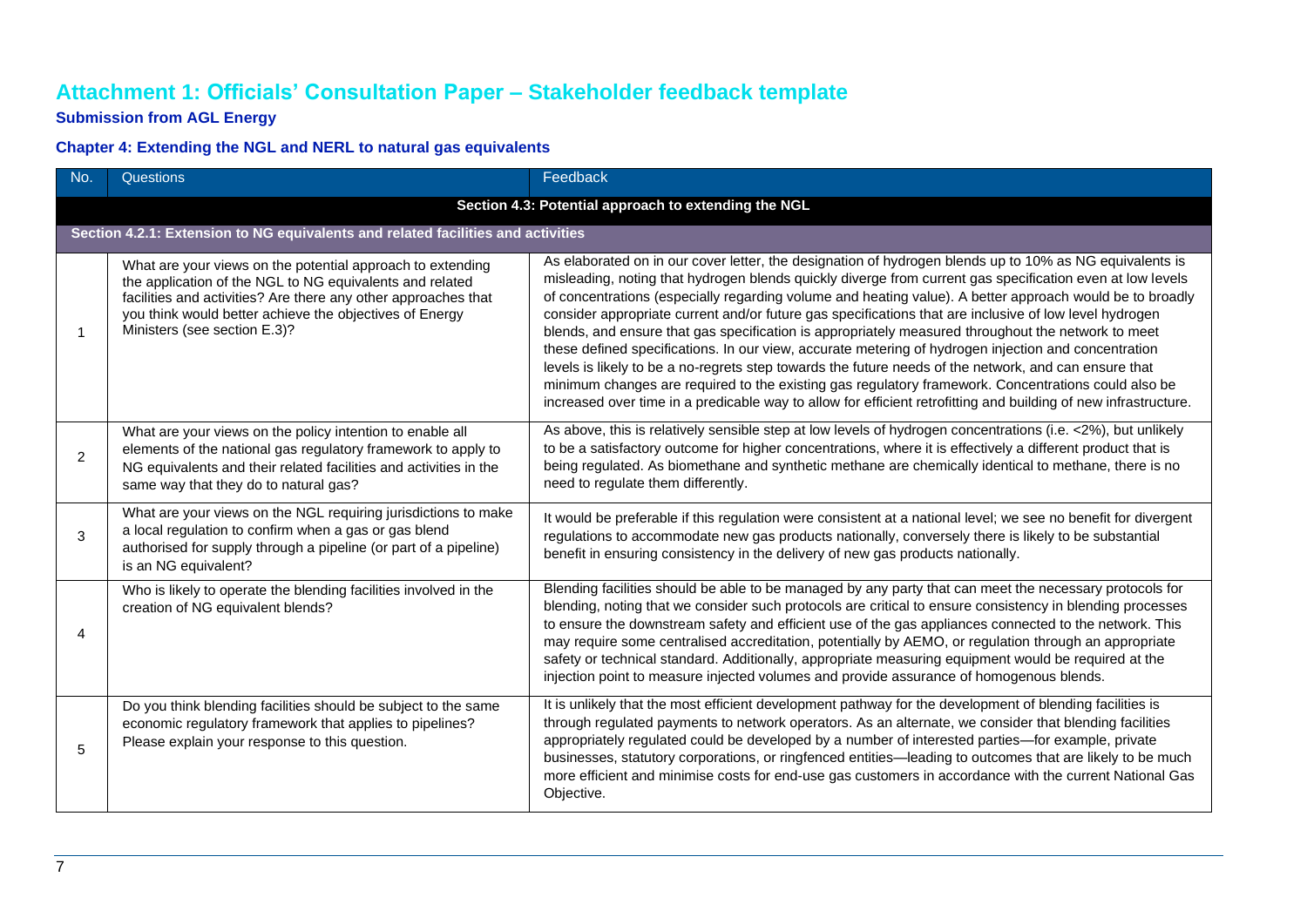| No.            | Questions                                                                                                                                                                                                                                                                               | Feedback                                                                                                                                                                                                                                                                                                                                                                                                                                                                                                                                                                                                                                                                                                                                                                                                                                                                                                                                                                                                                                           |
|----------------|-----------------------------------------------------------------------------------------------------------------------------------------------------------------------------------------------------------------------------------------------------------------------------------------|----------------------------------------------------------------------------------------------------------------------------------------------------------------------------------------------------------------------------------------------------------------------------------------------------------------------------------------------------------------------------------------------------------------------------------------------------------------------------------------------------------------------------------------------------------------------------------------------------------------------------------------------------------------------------------------------------------------------------------------------------------------------------------------------------------------------------------------------------------------------------------------------------------------------------------------------------------------------------------------------------------------------------------------------------|
| 6              | Are there any specific physical characteristics of NG<br>equivalents or the supply chain for these products that you<br>consider should be taken into account when extending the<br>natural gas regulatory framework to NG equivalents?                                                 | As per our covering letter, we note that NG Equivalents should be restricted by their adherence to current<br>physical and chemical limits of existing natural gas specification, including heating values, density,<br>Wobbe Index, etc. Liability for exceedance of these limits should be considered under the new regulatory<br>regime as there are likely to be downstream impacts on users, including potential billing and safety<br>issues.                                                                                                                                                                                                                                                                                                                                                                                                                                                                                                                                                                                                |
| $\overline{7}$ | Are there any other observations you would like to make about<br>the potential approach to extending the application of the NGL<br>to NG equivalents and related facilities and activities?                                                                                             | In a broad sense, the intention and structure of the NGL is to deliver the National Gas Objective, which<br>related to natural gas only. It is unclear how the development of new gas products fits into this objective,<br>as new gas products are unlikely to be lower cost and are likely to be developed to meet differing<br>objectives, in particular to reduce emissions. The economic regulation of gas infrastructure should<br>consider the broader impacts of passing through costs to customers for the production, injection,<br>transportation, and measurement of non-natural gas products and the rationale for passing this through<br>to natural-gas users and gas market participants. While this may indeed be the policy intention, that<br>intention should be clarified throughout the regulatory framework (i.e. by placing caps or targets on the<br>amount of costs that should be passed through to customers and the objectives for pursuing what may be<br>inefficient outcomes for gas customers in the short-term). |
| 8              | Are there any other changes that you think need to be made to<br>the NGL to accommodate NG equivalents and related facilities<br>and activities?                                                                                                                                        | As per our covering letter, hydrogen-blended products above a certain concentration are not equivalent to<br>current natural gas. Much more effort needs to be put into understanding the implications of delivering<br>products that are outside current natural gas specification and corresponding adjustments that need to<br>occur to apply natural gas regulation across the existing framework on that basis.                                                                                                                                                                                                                                                                                                                                                                                                                                                                                                                                                                                                                               |
|                | Section 4.2.2: Extension to constituent gases and related facilities and activities                                                                                                                                                                                                     |                                                                                                                                                                                                                                                                                                                                                                                                                                                                                                                                                                                                                                                                                                                                                                                                                                                                                                                                                                                                                                                    |
| 9              | What are you views on the proposal to amend the NGL to<br>enable the national gas regulatory framework to apply to the<br>constituent gases and related facilities and activities involved in<br>the supply of NG equivalents (where appropriate to do so) set<br>out in section 4.2.2? | It is not clear that there is a need to apply the full suite of national gas regulation to infrastructure that<br>does not transport natural gas. Expanding the scope of economic regulation infrastructure to other gases,<br>(especially hydrogen, but potentially other gases or liquid fuels, such as ammonia or synthetic fuels),<br>seems to be at the edges of the purpose of the National Gas Law and its associated framework. In our<br>view, while injection of new products into existing gas networks should certainly be regulated (e.g.<br>through blending protocols, standards, and metrology procedures), there is unlikely to be an urgent need<br>to expand the full scope of the NGL to cover the production and transportation of gases other than natural<br>gas, given current low volumes. In our view this should be managed by careful management of gas<br>specification in the first instance and then separately once gases fall outside of the allowed gas<br>specification.                                        |
| 10             | What are your views on the proposal that pipelines involved in<br>the transportation of a constituent gas (e.g. a hydrogen<br>pipeline) be subject to economic regulation under the NGL and<br>NGR?                                                                                     | As volumes of transported gases other than natural gas increase, it will likely be prudent to consider the<br>economic regulation of the production and transportation of hydrogen or other gases in a future context<br>that is distinct from historic natural gas regulatory frameworks. For example, it may be more appropriate<br>to consider parties other than the existing monopoly providers of regulated gas infrastructure as the<br>developers, owners, and operators of these new assets. It is also likely that existing incentives and cost<br>recovery mechanisms for regulated entities will need to change to accommodate future incentives to<br>reduce gas volumes as well as the emissions intensity of transported gas. It is however very challenging<br>to make these broader assessments as to the appropriate framework for economic regulation when the<br>quantities of future gases are at present very speculative.                                                                                                   |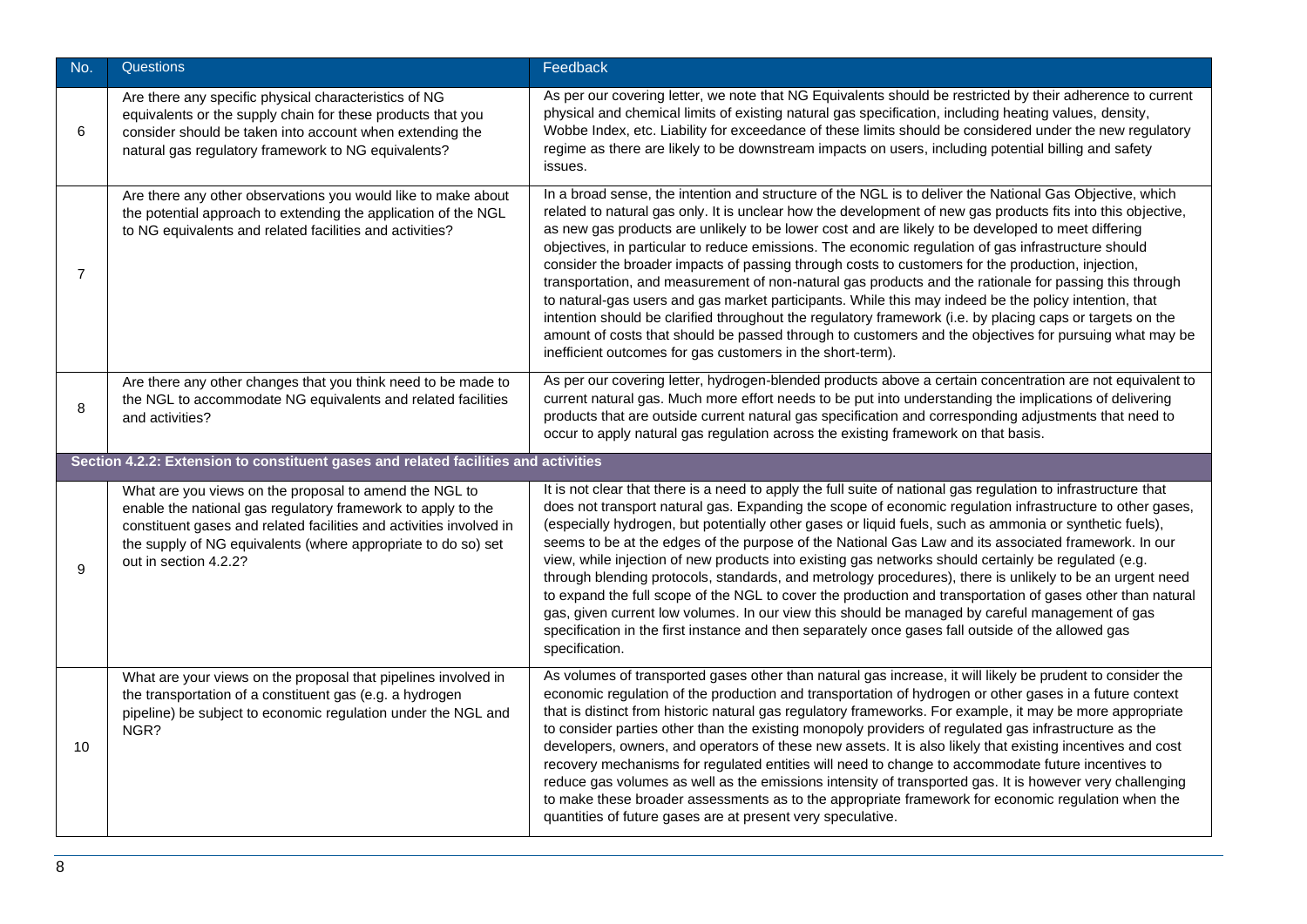| No. | <b>Questions</b>                                                                                                                                                                                                                                                                                                                                                                                                | Feedback                                                                                                                                                                                                                                                                                                                                                                                                                                                                                                                                                                                                                                                                                                                                                                                                                                                                                                                                                                                                                                                                                                                                                                                                          |
|-----|-----------------------------------------------------------------------------------------------------------------------------------------------------------------------------------------------------------------------------------------------------------------------------------------------------------------------------------------------------------------------------------------------------------------|-------------------------------------------------------------------------------------------------------------------------------------------------------------------------------------------------------------------------------------------------------------------------------------------------------------------------------------------------------------------------------------------------------------------------------------------------------------------------------------------------------------------------------------------------------------------------------------------------------------------------------------------------------------------------------------------------------------------------------------------------------------------------------------------------------------------------------------------------------------------------------------------------------------------------------------------------------------------------------------------------------------------------------------------------------------------------------------------------------------------------------------------------------------------------------------------------------------------|
| 11  | Are there any other observations you would like to make about<br>the potential approach to extending the application of the NGL<br>to constituent gases and related facilities and activities?                                                                                                                                                                                                                  | In a broad sense, the intention and structure of the NGL is to deliver the National Gas Objective, which<br>currently relates to natural gas only. It is unclear how the development of other gas products will fit into<br>this objective. The development and production of constituent gases such as hydrogen is primarily driven<br>by emissions reductions objectives rather than the efficient delivery of gas for end-use purposes. Given<br>the differing objectives of developing hydrogen infrastructure, it may be more appropriate to set up more<br>streamlined and specific regulation to support the commercial development of a hydrogen economy. This<br>is also likely to be beneficial for new entities that wish to participate in hydrogen trials as barriers to entry<br>will be reduced.                                                                                                                                                                                                                                                                                                                                                                                                   |
| 12  | Are there any other approaches that you think would better<br>achieve the objectives of Energy Ministers (see section E.3)?                                                                                                                                                                                                                                                                                     | New hydrogen infrastructure can likely be developed under a 'regulatory sandbox' approach, which will<br>streamline projects and allow flexibility of approach to accommodate various circumstances. As volumes<br>increase and the ecosystem of new gas products becomes more apparent, specific regulation can be<br>adopted that directly covers new products and infrastructure.                                                                                                                                                                                                                                                                                                                                                                                                                                                                                                                                                                                                                                                                                                                                                                                                                              |
| 13  | Are there any other changes that you think need to be made to<br>the NGL to accommodate constituent gases and related<br>facilities and activities?                                                                                                                                                                                                                                                             | In the long-term, many aspects of the NGL would not be relevant for products other than natural gas<br>products. Rather than rely on a number of exclusions from the current framework, it would seem to make<br>more sense to build up specific legislation for hydrogen and other gases, based on appropriate safety<br>standards and the specific needs of new products.                                                                                                                                                                                                                                                                                                                                                                                                                                                                                                                                                                                                                                                                                                                                                                                                                                       |
|     | Section 4.2.2: Extension of market bodies' functions and powers                                                                                                                                                                                                                                                                                                                                                 |                                                                                                                                                                                                                                                                                                                                                                                                                                                                                                                                                                                                                                                                                                                                                                                                                                                                                                                                                                                                                                                                                                                                                                                                                   |
| 14  | What are your views on the potential approach to extending<br>market body functions and powers set out in section 4.2.3 to:<br>(a) NG equivalents and related facilities and activities?<br>constituent gases and related facilities and activities?<br>(b)                                                                                                                                                     | The current consultation is an opportunity to clarify existing responsibility for gas specification and quality<br>throughout the gas network from production and injection to end-use applications. In particular, we see<br>an important role for AEMO to ensure gas quality is fit for purpose and appropriate adjustment have been<br>made to allow for changes in calorific value and volumes of gases in the network as a result of the<br>injection of non-natural gases. We consider that the AER and AEMC require more direction on the overall<br>objective for the regulation of products other than natural gas, which could be provided by jurisdictions.<br>This would allow the rule maker and regulator to more effectively balance the merits of incentivising new<br>gas products against the existing NGO that is solely focused on the efficient delivery of natural gas.                                                                                                                                                                                                                                                                                                                     |
| 15  | Do you think arrangements are needed for distribution<br>pipelines attached to the DWGM and STTM to provide for<br>independent management of blending limits (or gas<br>specification requirement) imposed by a jurisdiction? If you<br>think AEMO or another third party should be responsible for<br>this function, please explain what costs and benefits you think<br>would be associated with it doing so. | It would be relatively straightforward to develop a standardised blending process or protocol with<br>associated metrology requirements to ensure blending limits are within specification and result in known<br>calorific values. AEMO would be able to develop such a procedure; alternately, gas specification could be<br>expanded to accommodate low levels of blending with new products. This would be as simple as<br>expanding current procedures to ensure gas safety is maintained in other respects, for example, through<br>the addition of odorant to natural gas prior to injection. In our view it would be far more preferable for<br>these standards to be developed on a nationally consistent basis rather than by separate jurisdictions.<br>Compliance costs to ensure gases are blended safely into gas networks are likely to be minimal given the<br>commensurate benefits of ensuring gas is fit for purpose for all end uses and safe for customers. The<br>absence of these protocols may result in non-blended gases moving around the network in a non-<br>homogenous way, creating safety issues for end use customers and uncertainty in the delivered energy<br>of gas volumes. |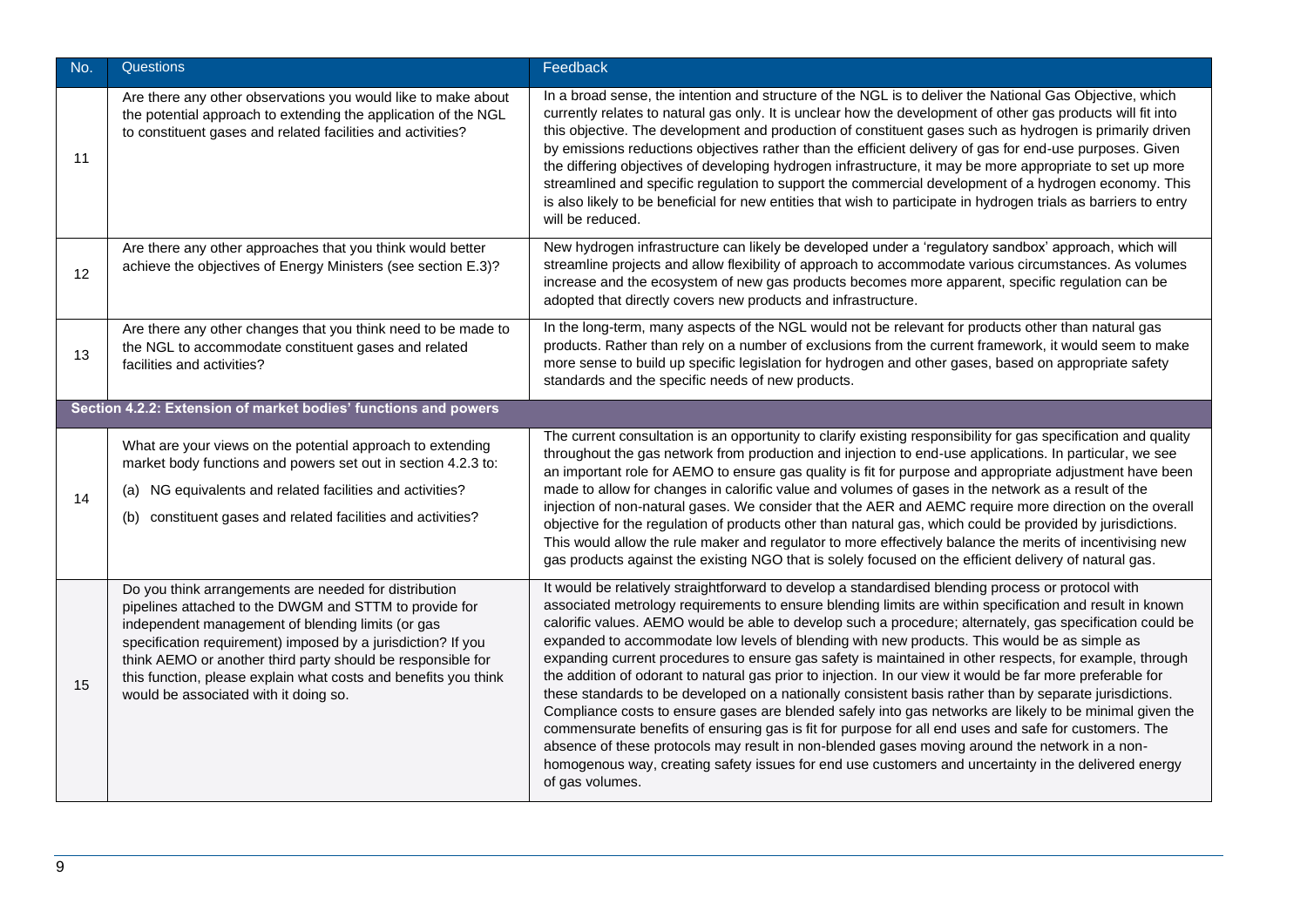| No. | <b>Questions</b>                                                                                                                                                             | Feedback                                                                                                                                                                                                                                                                                                                                                                                                                                                                                                                                                                                                                                                                                                                                       |
|-----|------------------------------------------------------------------------------------------------------------------------------------------------------------------------------|------------------------------------------------------------------------------------------------------------------------------------------------------------------------------------------------------------------------------------------------------------------------------------------------------------------------------------------------------------------------------------------------------------------------------------------------------------------------------------------------------------------------------------------------------------------------------------------------------------------------------------------------------------------------------------------------------------------------------------------------|
| 16  | Are there any other changes to market body functions and<br>powers required to accommodate NG equivalents, their<br>constituent gases, or related facilities and activities? | There are likely to many functions that are relevant for constituent gases and new products, such as<br>hydrogen, which do not currently extend to natural gas. An example is certainty of origination and<br>emissions associated with hydrogen production. The key point is that new products should not be treated<br>as the same as natural gas under existing regulation, as they are fundamentally different and are being<br>developed for different purposes. Separate regulation of new products from natural gas will allow<br>regulation to evolve to take account of the different characteristics of new gas products, particularly<br>relating to their emissions intensity, origin, and resulting characteristics and end-uses. |
| 17  | Are there any other approaches that you think would better<br>achieve the objectives of Energy Ministers?                                                                    | Specific regulatory objectives and legislative intention put in place for the development of new gas<br>products, which are separate from the existing NGO and NGL framework.                                                                                                                                                                                                                                                                                                                                                                                                                                                                                                                                                                  |
|     |                                                                                                                                                                              | Section 4.3: Potential approach to extending the NERL                                                                                                                                                                                                                                                                                                                                                                                                                                                                                                                                                                                                                                                                                          |
| 18  | What are your views on the potential approach to extending<br>the application of the NERL to NG equivalents set out in<br>section 4.3?                                       | If gas specification is tightly adhered to, there should be no need to change the NERL to accommodate<br>the delivery of new gas products to customers. Importantly, however, adjustments will need to be made<br>to customer billing to ensure that energy values are accurate; this requires accurate heating value of<br>gases at a wholesale level and effective metrology procedures in place to ensure customers are paying<br>for the right amount of energy being consumed. Liability for gas quality should more closely examined,<br>especially as gas retailers are not currently able to control the quality of gas injections or the heating<br>value of delivered gas that may have a high hydrogen content.                     |
| 19  | What are your views on the potential approach to extending<br>the AER's and AEMC's functions and powers under the NERL<br>to NG equivalents set out in section 4.3?          | The AER and AEMC require further clarity on the objectives of selling new gas products to customers<br>other than natural gas; for example, through a high-level policy directive that expands the scope of the<br>existing NERO. The sale of new products is a substantial divergence for the NERL that needs to<br>considered more closely.                                                                                                                                                                                                                                                                                                                                                                                                  |
| 20  | Are any other changes to the NERL or the market bodies'<br>functions and powers under the NERL required to<br>accommodate NG equivalents?                                    |                                                                                                                                                                                                                                                                                                                                                                                                                                                                                                                                                                                                                                                                                                                                                |
| 21  | Are there any other approaches that you think would better<br>achieve the objectives of Energy Ministers (see section E.3)?                                                  |                                                                                                                                                                                                                                                                                                                                                                                                                                                                                                                                                                                                                                                                                                                                                |

## **Chapter 5: Accommodating other gas products in the NGL and NERL over time**

| Mo. | <b>Questions</b>                                                                                                                           | Feedback                                                                                                                                                                                                                                                                                                                                                                                                                                                                                                                                                                                                                                                                                                                                                                                                                                                                                                                                                                                                                                                                                   |
|-----|--------------------------------------------------------------------------------------------------------------------------------------------|--------------------------------------------------------------------------------------------------------------------------------------------------------------------------------------------------------------------------------------------------------------------------------------------------------------------------------------------------------------------------------------------------------------------------------------------------------------------------------------------------------------------------------------------------------------------------------------------------------------------------------------------------------------------------------------------------------------------------------------------------------------------------------------------------------------------------------------------------------------------------------------------------------------------------------------------------------------------------------------------------------------------------------------------------------------------------------------------|
| 22  | What are your views on the potential approach to allowing the<br>NGL to accommodate OG products over time, as described in<br>section 5.1? | There are inherent safety concerns in delivering new gases that are different to the existing regulated<br>natural gas product, which is bound by a tight technical specification. The rationale for expanding the<br>natural gas regulatory framework to other products is currently not well defined and seems contrary to the<br>current NGO. We consider that a better approach would include specific regulation relating to new<br>products (most likely hydrogen but possibly others such as ammonia or synthetic fuels), including<br>appropriate safety and quality standards for these new products that are set in advance and adhered to<br>over time. Where existing regulated infrastructure is used to deliver new products, adjustments should be<br>made to regulated returns under a specific regime that considers the costs and benefits of new gases in<br>comparison to other competing technologies. We see no significant barriers in building up specific<br>legislation for hydrogen and other gases from the ground up to ensure it is fit for purpose. Such an |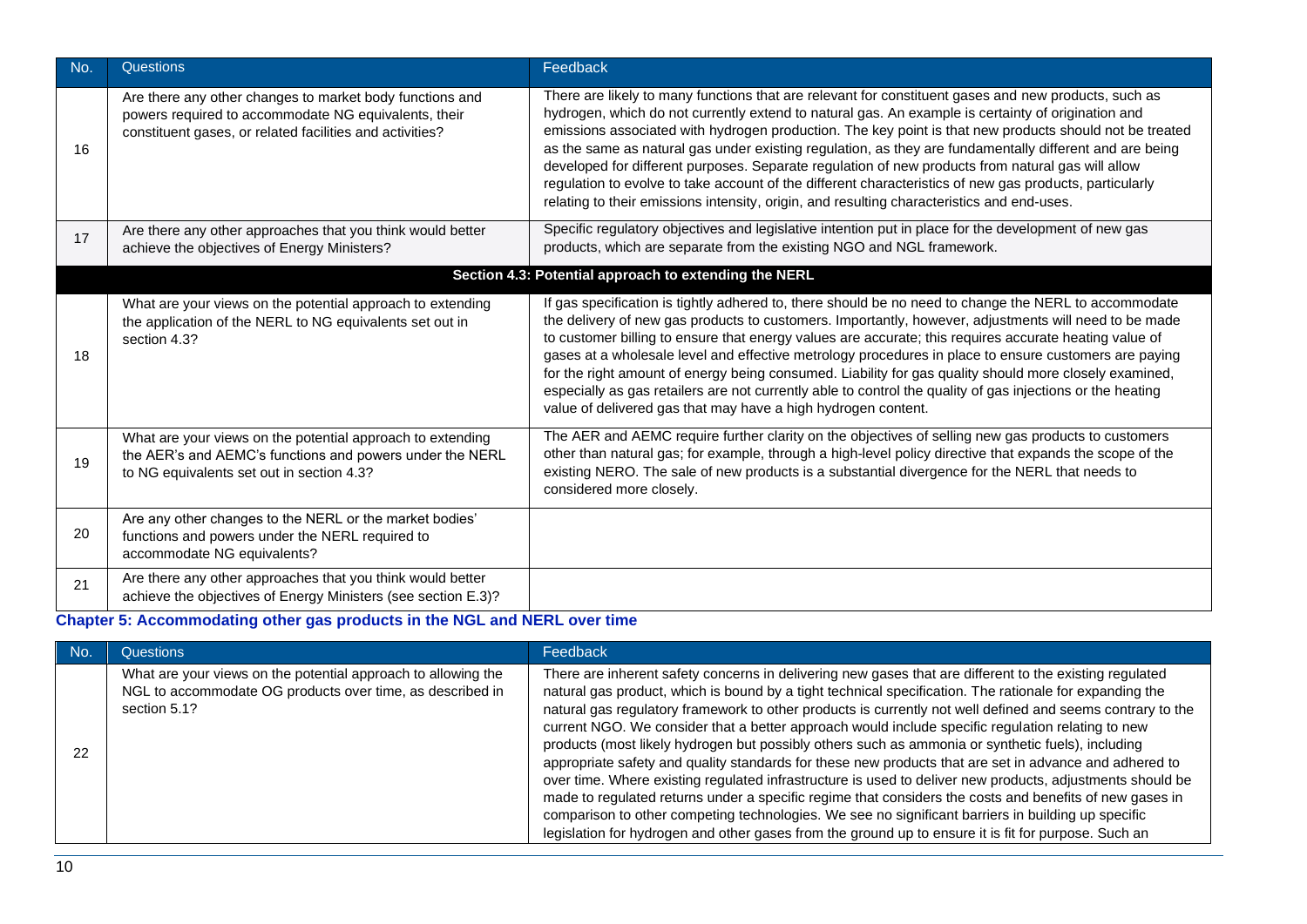|    |                                                                                                                                                                           | approach is also likely to promote competition among producers and other participants, as barriers to<br>entry could be reduced. In our view, the transportation of new gases in many instances is likely to require<br>more bespoke solutions than existing pipeline infrastructure. For example, certain end uses are likely to<br>require gases of a very strict specification (e.g. producing zero emissions, meeting a technical need such<br>as in feedstocks, or for certain uses such as synthetic aviation fuel). Fuels at these specifications will not<br>be appropriate for blending in natural gas networks and therefore will require transportation through<br>mechanisms other than existing gas pipelines (e.g. point-to-point truck, rail, or shipping haulage), and<br>appropriate regulation to meet those objectives.                                                                         |
|----|---------------------------------------------------------------------------------------------------------------------------------------------------------------------------|--------------------------------------------------------------------------------------------------------------------------------------------------------------------------------------------------------------------------------------------------------------------------------------------------------------------------------------------------------------------------------------------------------------------------------------------------------------------------------------------------------------------------------------------------------------------------------------------------------------------------------------------------------------------------------------------------------------------------------------------------------------------------------------------------------------------------------------------------------------------------------------------------------------------|
| 23 | Could amending the NGL in the manner described in section<br>5.1 lead to any unintended consequences? If so, please<br>explain what those unintended consequences may be. | Yes, it is very likely that existing rights and liabilities relating to natural gas will be conflated with hydrogen<br>or other constituent gases, or blends, which are not equivalent products to natural gas. As one example,<br>the economic regulation of pipelines requires networks to submit on required capex and opex spend to<br>deliver forecast volumes of gas to customers in the most efficient way, which does not currently include<br>hydrogen, ammonia, synthetic fuels, or other gases. It is not clear how the AER or AEMC would seek to<br>regulate large capex programs to build or augment infrastructure in order to produce and distribute new<br>products in the existing gas network, and whether such programs would be in the best interests of natural<br>gas customers. Such fundamental issues require clarification for the long-term efficient operation of the<br>gas networks. |
| 24 | What are your views on the proposal to apply the economic<br>regulatory provisions to pipelines involved in the haulage of<br>OG products and their constituent gases?    | More certainty is required over the cost of infrastructure to support higher concentrations of hydrogen; it<br>is not clear that existing framework of economic regulation for gas infrastructure is appropriate to<br>consider these issues. Furthermore, it is not clear that the economic regulation of covered natural gas<br>pipelines is the most effective regulatory regime for a new product that is adjacent to natural gas. There<br>may be opportunities to regulate the haulage of hydrogen and other gases differently, providing more<br>optionality for the producers and transporters of these gases as well as for other market participants and<br>end users.                                                                                                                                                                                                                                   |
| 25 | Are any other changes to the NGL required to accommodate<br>OG products?                                                                                                  | It is likely that the emissions intensity of gases will become a material issue in the future. Due attention<br>should be given to the way that the emissions intensity of gas can be measured accurately and how<br>participants can be incentivised to decrease gas usage over time. Accurate measurement of renewable<br>gas concentrations and incentives to switch from emissions-intensive gas to zero-emissions gas should<br>be inherent in the regulatory framework.                                                                                                                                                                                                                                                                                                                                                                                                                                      |
| 26 | Are there any other approaches that you think would better<br>achieve the objectives of Energy Ministers (see section E.3)?                                               | Specific legislation for new products, i.e. hydrogen, ammonia, synthetic fuels, that is developed to meet a<br>more specific legislative purposes (i.e. meeting a prescribed target through a range of private sector<br>investment) under specific technical guidelines and safety protocols. In our view, volumes of new<br>products do not yet require consideration of such a broad regulatory regime as currently exists for natural<br>gas. Pipelines or other haulage means for new products are likely to be able to be funded by private<br>operators.                                                                                                                                                                                                                                                                                                                                                    |
| 27 | What are your views on the potential approach to allowing the<br>NERL to accommodate OG products, as described in section<br>5.2?                                         | Clarification on liability for safety issues and gas specification, as well as billing errors from new products,<br>must be clarified before the NERL can apply to new gas products.                                                                                                                                                                                                                                                                                                                                                                                                                                                                                                                                                                                                                                                                                                                               |
| 28 | What are your views on the second potential approach to<br>allowing the NERL to accommodate OG products, as<br>described in section 5.2?                                  |                                                                                                                                                                                                                                                                                                                                                                                                                                                                                                                                                                                                                                                                                                                                                                                                                                                                                                                    |